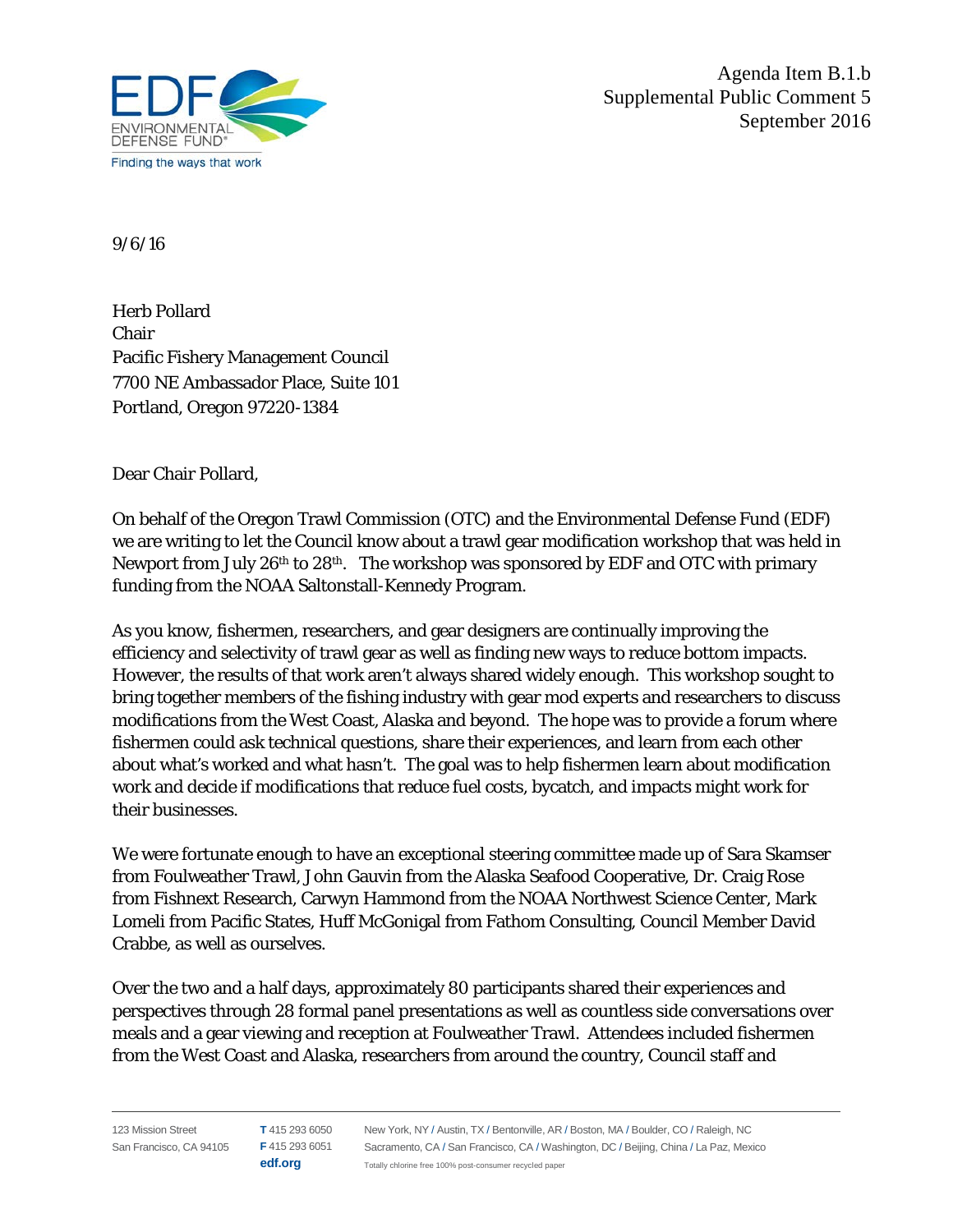members, GMT members, Northwest and Alaska regional and Science Center staff, state agency representatives, as well as NGOs.

As the attached program describes, panels and discussions were broken into the following topics:

#### • *Minimizing groundfish bycatch*

Panelists discussed the use of excluders, the tradeoffs of varying mesh sizes and escape panels, and considerations when using them.

## • *Minimizing halibut and salmon bycatch*

Panelists discussed the efficacy of varying halibut excluder designs in Alaska and on the West Coast as well as design strategies for avoiding salmon bycatch in Alaska.

## • *Understanding and minimizing habitat impacts*

The speakers on this two-part panel first presented an overview of the rationale for the current trawl gear regulations, the significance of those to the MSC certification, and the habitat impacts of trawl gear generally. The second half of the panel was focused on understanding the varying impacts across gear configurations such as elevated sweeps and lighter gear.

## • *Innovative net and door designs*

Panelists discussed the evolution of efficient trawl door designs and future directions as well as new strategies for reducing net drag which is the biggest source of fuel consumption. There was also a presentation on the mechanics, gear, and markets associated with Scottish seining.

# • *Cameras and electronics*

Discussion was framed around four levels of camera systems, ranging from homemade GoPro systems for \$1,000, to commercially available, real-time systems for over \$150,000. The discussion made it clear that at all levels, cameras have been invaluable in allowing fishermen to understand how their gear is operating and the adjustments that may be needed to save fuel, reduce bycatch, and increase quality.

#### • *Encouraging adoption*

Drawing on lessons from the West Coast and Alaska, this panel was focused on how to encourage the adoption of various gear modification strategies and how to overcome the financial and regulatory barriers.

The workshop was primarily intended to provide a forum where fishermen and researchers could ask technical questions and "get into the weeds" on various designs and strategies. However, there were a few specific policy considerations that were identified that we wanted to pass on to the Council. First, there was wide recognition that the Council's decision to remove the selective flatfish trawl and small mesh requirements post-rationalization, given the incentives to avoid overfished species, will facilitate development and adoption of more efficient, effective excluders and nets, as well as foster greater catch of target species . It is critical that those regulations be implemented in a timely way so that fishermen can begin to experiment with improved gear. Second, there was a discussion of the two-sided nature of the incentives